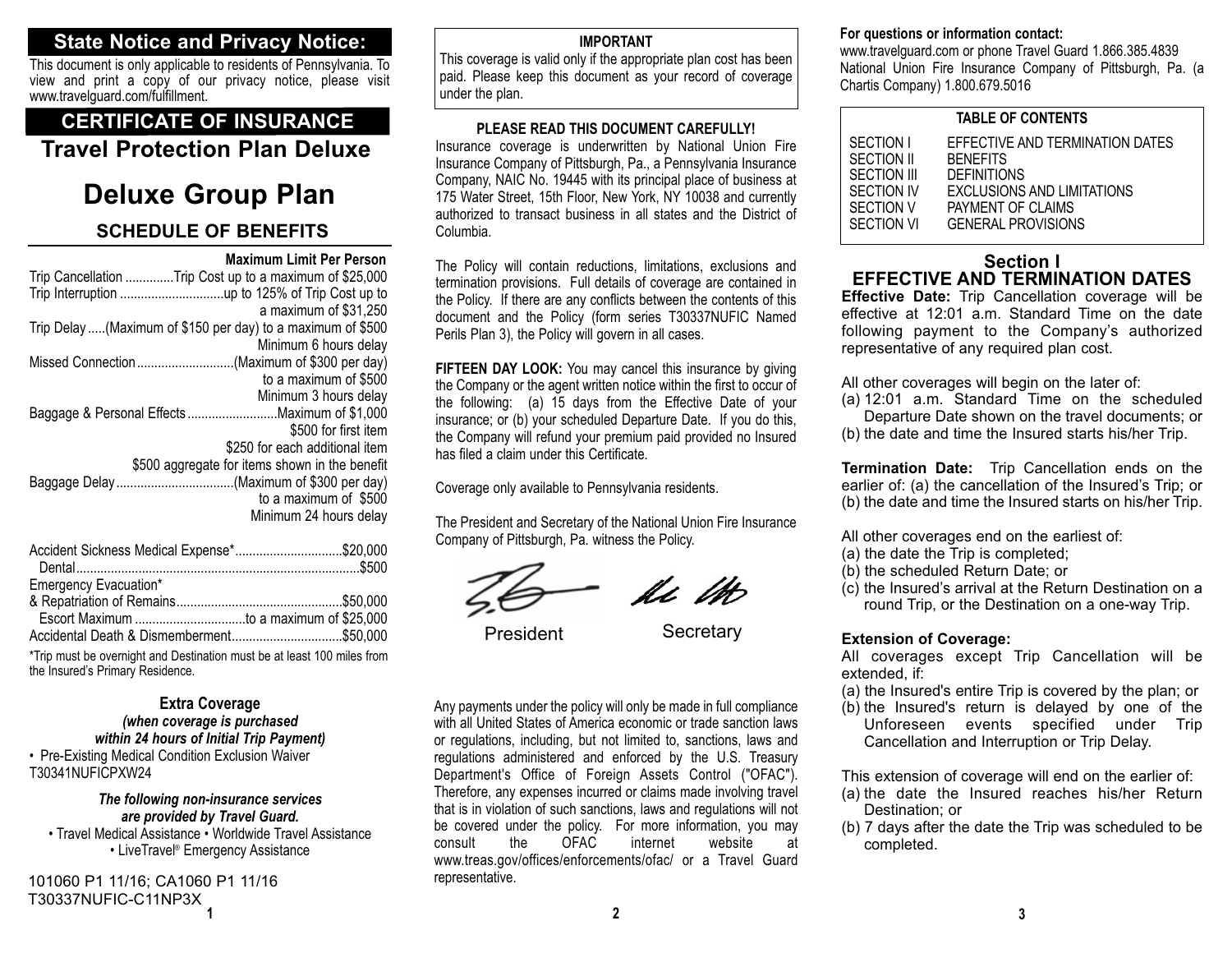**Baggage Extension of Coverage:** If an Insured's Baggage, passports and visas are in the charge of a Common Carrier and delivery is delayed, coverage for Baggage and Personal Effects will be extended until the Common Carrier delivers the property to the Insured. This Extension does not include loss causedby the delay.

## **Section II - Benefits TRIP CANCELLATION ANDINTERRUPTION**

The Company will reimburse the Insured a benefit, up to the Maximum Limit shown in the Schedule if anInsured cancels his/her Trip or is unable to continue on his/her Trip due to any of the following Unforeseen events:

- (a) Sickness, Injury or death of an Insured, Family Member, Traveling Companion or Business Partner;
- (1) Sickness or Injury of an Insured, Traveling Companion or Family Member traveling with the Insured must be so disabling as to reasonably cause a Trip to be canceled or interrupted or which results in medically imposed restrictions as certified by a Physician at the time of Loss preventing your continued participation in the Trip;
- (2) Sickness or Injury of a Family Member not traveling with the Insured;
- (3) Sickness or Injury of the Business Partner must be so disabling as to reasonably cause the Insured to cancel or interrupt the Trip to assume daily management of the business. Such disability must be certified by a Physician.
- (b) Inclement Weather causing delay or cancellation of travel;
- (c) Strike causing complete cessation of travel services at the point of departure or Destination;
- (d) the Insured's Primary Residence being made Uninhabitable or Inaccessible by Natural Disaster, vandalism or burglary;
- (e) the Insured, or Traveling Companion is hijacked, quarantined, subpoenaed or required to serve on a jury;
- (f) the Insured and/or Traveling Companion is directly involved in or delayed due to a traffic accident, substantiated by a police report, while en route to the Insured's Destination;

(g) the Insured or Traveling Companion is involuntarily terminated or laid off through no fault of his or her own more than 14 days after an Insured's effective date of coverage, provided that he or she has been an active employee for the same employer for at least 1 year. Termination must occur following the effective date of coverage. This provision is not applicable to temporary employment, seasonal employment, independent contractors or self- employed persons.

## **SPECIAL NOTIFICATION OF CLAIM**

The Insured must notify Travel Guard as soon as reasonably possible in the event of a Trip Cancellation or Interruption claim. If the Insured is unable to provide cancellation notice within the required timeframe, the Insured must provide proof of the circumstance that prevented timely notification.

**Trip Cancellation Benefits:** The Company will reimburse the Insured for Forfeited, prepaid Trip Cost up to the Maximum Limit shown in the Schedule for Trips that are canceled prior to the scheduled Departure due to any of the Unforeseen events shown above.

**Trip Interruption Benefits**: The Company will reimburse the Insured up to the Maximum Limit shown in the Schedule for Trips that are interrupted due to the Unforeseen events shown above for:

- (a) Unused portion of nonrefundable, prepaid insured Trip Cost; and
- (b) additional transportation expenses incurred by the Insured, either
	- (1) to the Return Destination; or
	- (2) from the place that the Insured left the Trip to the place that the Insured may rejoin the Trip; or
- (c) additional transportation expenses incurred by the Insured to reach the original Trip Destination if the Insured is delayed and leaves after the Departure Date.

However, the benefit payable under (b) and (c) above will not exceed the cost of economy airfare or the same class as the Insured's original ticket, less any refunds paid or payable, by the most direct route.

## **SINGLE OCCUPANCY BENEFIT**

The Company will reimburse the Insured, up to the Trip Cancellation and Trip Interruption Maximum Limits shown in the Schedule, for the additional cost

incurred during the Trip as a result of a change in the per person occupancy rate for prepaid, nonrefundable travel arrangements if a person booked to share accommodations with the Insured has his/her Trip canceled or interrupted due to any of the Unforeseen events shown in the Trip Cancellation and Trip Interruption section and the Insured does not cancel.

# **TRIP DELAY**

 The Company will reimburse the Insured up to the Maximum Limit shown in the Schedule for ReasonableAdditional Expenses until travel becomes possible to the originally scheduled Destination, if the Insured's Trip is delayed for at least the number of consecutive hours shown in the Schedule and prevents the Insured from reaching the intended Destination as a result of a cancellation or delay of his/her Trip for one of the Unforeseen events listed below:

- (a) Common Carrier delay;
- (b) the Insured's or Traveling Companion's lost or stolen passports, travel documents or money;
- (c) the Insured or Traveling Companion is quarantined;
- (d) Natural Disaster;
- (e) Injury or Sickness of the Insured or Traveling Companion.

Incurred expenses must be accompanied by receipts.

This benefit is payable for only one delay per Insured, per Trip.

If the Insured incurs more than one delay in the same Trip the Company will reimburse the Insured for the delay with the largest benefit up to the Maximum Limit shown in the Schedule.

**The Insured Must:** Contact Travel Guard as soon ashe/she knows his/her Trip is going to be delayed at least the number of hours shown in the Schedule orDeclarations Page.

## **MISSED CONNECTION**

If, while on a Trip, the Insured misses a Trip departure resulting from cancellation or delay for at least the number of hours shown in the Schedule orDeclarations Page of all regularly scheduled airline flights due to Inclement Weather or Common Carrier caused delay, the Company will reimburse the Insured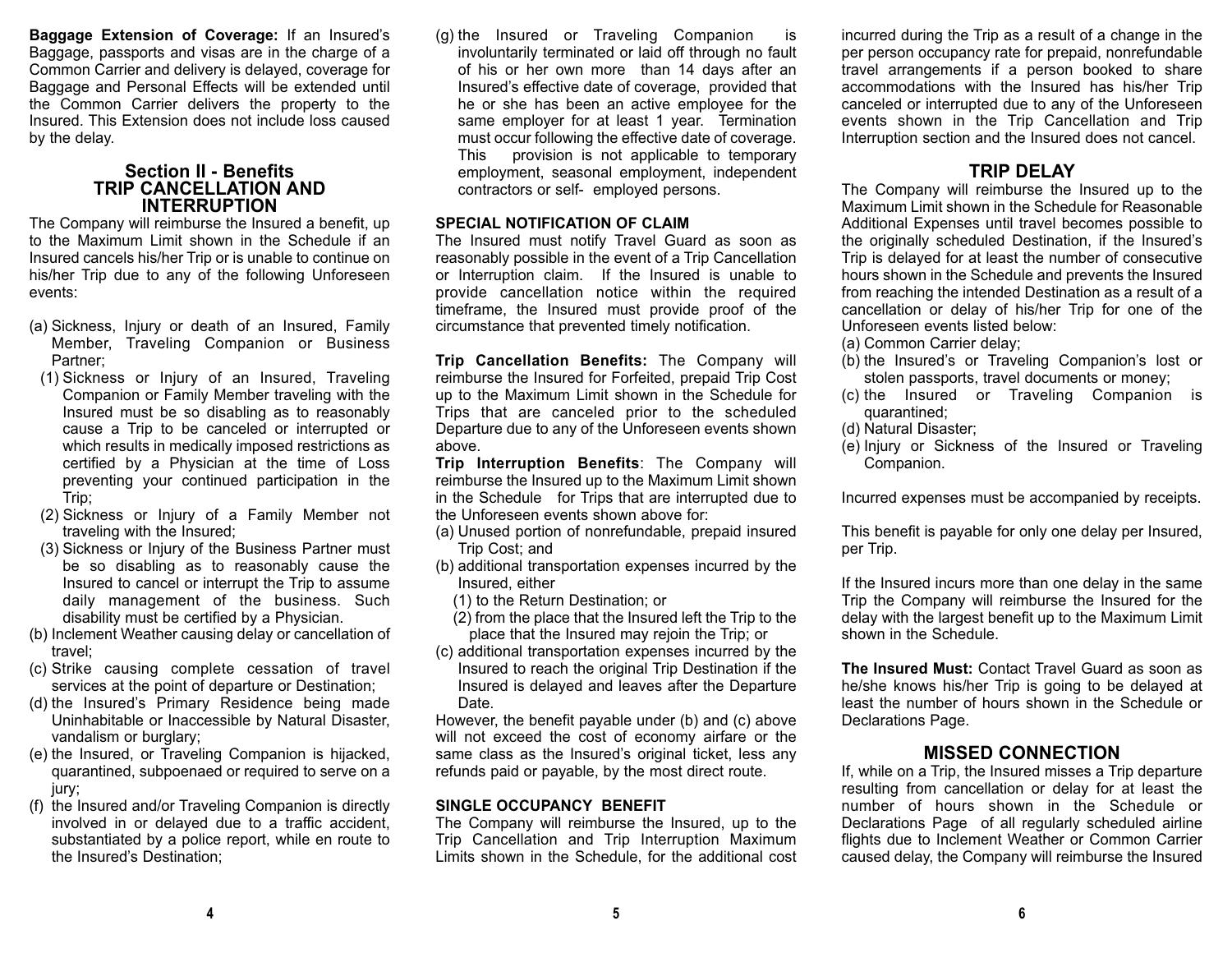up to the Maximum Limit shown in the Schedule or Declarations Page for:

- (a) additional transportation expenses incurred by the Insured to join the departed Trip; and
- (b) prepaid, nonrefundable Trip payments for the Unused portion of the Trip.

The Common Carrier must certify the delay of the regularly scheduled airline flight.

# **BAGGAGE & PERSONAL EFFECTS**

The Company will reimburse the Insured, up to the Maximum Limit shown in the Schedule subject to the special limitations shown below, for Loss, theft or damage to the Insured's Baggage, personal effects, passports, travel documents, credit cards and visas during the Insured's Trip.

## **Special Limitations:**

The Company will reimburse the Insured up to:

- • the amount shown in the Schedule for the first itemand thereafter
- the amount shown in the Schedule per each additional item
- • the amount shown in the Schedule aggregate on all Losses to: jewelry, watches, furs, cameras and camera equipment, camcorders, computers, electronic devices, including but not limited to: lap top computers, cell phones, electronic organizers and portable CD players.

Items over \$150 must be accompanied by original receipts.

The Company will pay the lesser of:

(a) the cash value (original cash value less depreciation) as determined by the Company or

(b) the cost of replacement.

The Company may take all or part of the damaged Baggage at the appraised or agreed value. In the event of a Loss to a pair or set of items, the Company may at its option:

- (a) repair or replace any part to restore the pair or set to its value before the Loss; or
- (b) pay the difference between the cash value of the Baggage before and after the Loss.

The Company will only pay for Loss due to unauthorized use of the Insured's credit cards if theInsured has complied with all requirements imposed by the issuing credit card companies.

# **BAGGAGE DELAY**

If the Insured's Baggage is delayed or misdirected by the Common Carrier for at least the number of hoursshown in the Schedule while on a Trip, the Company will reimburse the Insured up to the Maximum Limit shown in the Schedule for the purchase of Necessary Personal Effects. Necessary Personal Effects do not include jewelry, perfume and alcohol. Incurred expenses must be accompanied by receipts. This benefit does not apply if Baggage is delayed after the Insured has reached his/her Return Destination.

## **ACCIDENT SICKNESS MEDICAL EXPENSE BENEFIT**

If, while on a Trip, an Insured suffers an Injury or Sickness that requires him or her to be treated by a Physician, the Company will pay a benefit for Reasonable and Customary Charges, up to the Maximum Limit shown in the Schedule orDeclarations Page. The Company will reimburse the Insured for Medically Necessary Covered Expenses incurred to treat such Injury or Sickness within one year of the date of the accident that caused the Injury or the onset of the Sickness provided the initial documented treatment was received from a Physician during the Trip. The Injury must first occur or the Sickness must first begin while on an overnight Trip with a Destination of at least 100 miles from theInsured's Primary Residence, while covered under the Policy. Pre-existing medical conditions will be covered if the Pre-existing Medical Condition Waiver is in effect as shown on the Schedule or Declarations Page. **Covered Expenses:** 

The Company will reimburse the Insured for:

- •services of a Physician or registered nurse (R.N.);
- •Hospital charges;
- •X-rays;
- •local ambulance services to or from a Hospital;
- • artificial limbs; artificial eyes; artificial teeth or other prosthetic devices;
- • the cost of emergency dental treatment only during a Trip limited to the Maximum Limit shown in the Schedule or Declarations Page. Coverage for emergency dental treatment does not apply if treatment or expenses are incurred after the Insured has reached his/her Return Destination, regardless of the reason. The treatment must be given by a Physician or dentist.

**Advance Payment:** If an Insured requires admission to a Hospital, Travel Guard will arrange advance

payment, if required. Hospital confinement must be certified as Medically Necessary by the onsite attending Physician.

## **EMERGENCY EVACUATIONAND REPATRIATION OF REMAINS**

The Company will pay for Covered Emergency Evacuation Expenses incurred due to an Insured's Injury or Sickness that occurs while he or she is on a Trip. Benefits payable are subject to the Maximum Limit shown in the Schedule or Declarations Page for all Emergency Evacuations due to all Injuries from the same accident or all Sicknesses from the same or related causes during an overnight Trip with a Destination of at least 100 miles from the Insured'sPrimary Residence.

**Covered Emergency Evacuation Expenses** are the Reasonable and Customary Charges for necessary Transportation, related medical services and medical supplies incurred in connection with the Emergency Evacuation of the Insured. All Transportation arrangements made for evacuating the Insured must be by the most direct and economical route possible and required by the standard regulations of the conveyance transporting the Insured.

Expenses for Transportation must be:

- (a) ordered by the onsite attending Physician who must certify that the severity of the Insured's Injury or Sickness warrants his or her Emergency Evacuation and adequate medical treatment is not locally available; and
- (b) authorized in advance by Travel Guard. In the event the Insured's Injury or Sickness prevents prior authorization of the Emergency Evacuation, Travel Guard must be notified as soon asreasonably possible.

The Company will also pay a benefit for reasonable and customary expenses incurred for an escort's transportation and accommodations subject to the Escort Maximum Limit shown in the Schedule orDeclarations Page if an onsite attending Physician recommends in writing that an escort accompany the Insured.

**Special Limitation:** In the event Travel Guard could not be contacted to arrange for Emergency Evacuation, benefits are limited to the amount the Company would have paid had the Company or its authorized representative been contacted.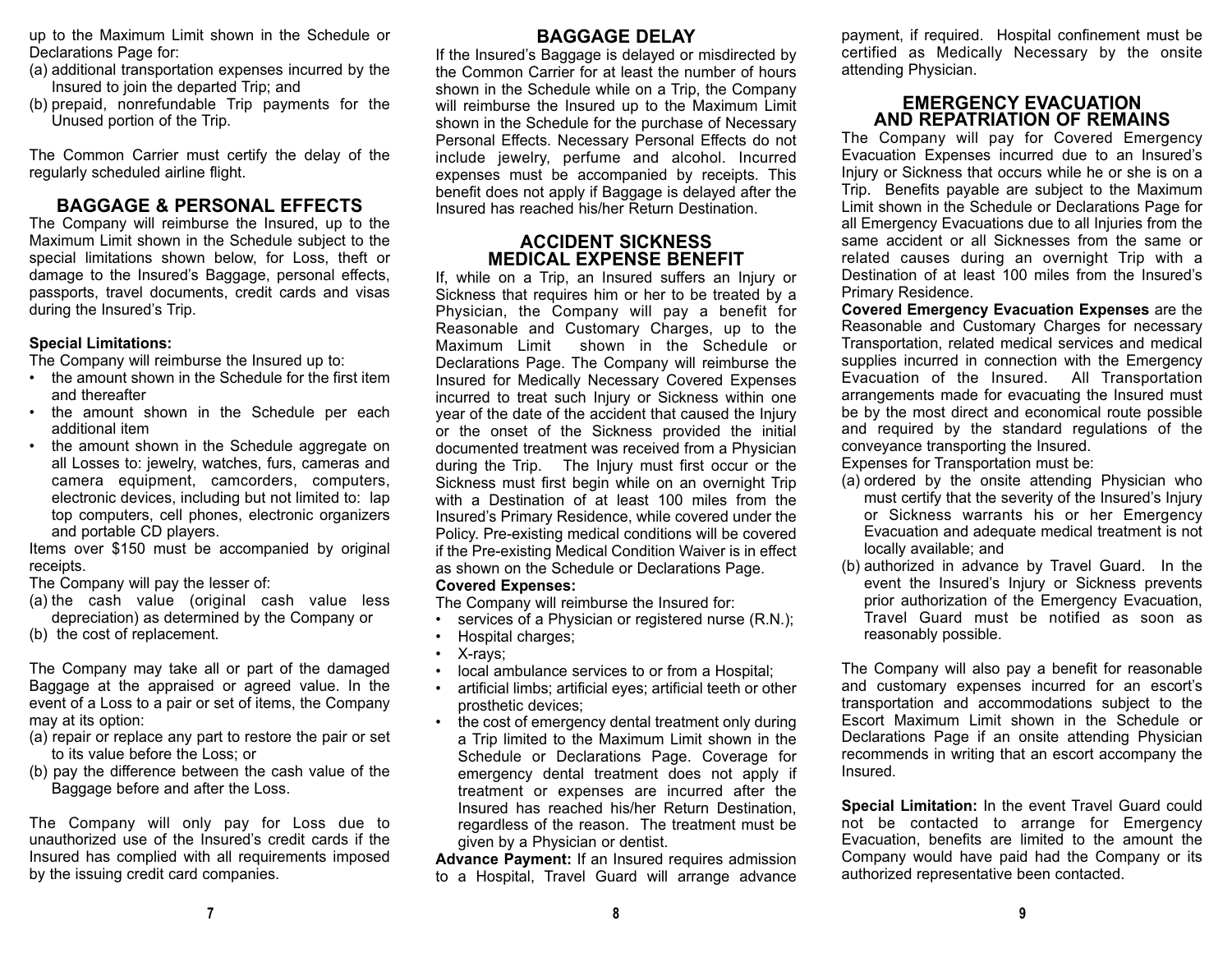#### **Emergency Evacuation means:**

- (a) Transportation from the place where the Insured is Injured or sick to the nearest adequate licensed medical facility where appropriate medical treatment can be obtained; and/or
- (b) Transportation from a local medical facility to the nearest adequate licensed medical facility to obtain appropriate medical treatment if the onsite attending Physician certifies that additional Medically Necessary treatment is needed but not locally available; and the Insured is medically able to travel; and/or
- (c) Transportation to the adequate licensed medical facility nearest the Insured's home to obtain further medical treatment or to recover, after being treated at a local licensed medical facility, and the onsite attending Physician determines that the Insured is medically able to be transported.

Advanced authorization by Travel Guard is needed for  $(a)$ ,  $(b)$  and  $(c)$  above.

## **ADDITIONAL BENEFITS**

In addition to the above covered expenses, if the Company has previously evacuated an Insured to a medical facility, the Company will reimburse the Insured his/her airfare costs, less refunds from the Insured's Unused transportation tickets, from that facility to the Insured's Return Destination or home, within one year from the Insured's original Return Date. Airfare costs will be economy based on medical necessity or same class as the Insured's original tickets.

#### **REPATRIATION OF REMAINS**

 The Company will pay Repatriation Covered Expenses up to the Maximum Limit shown in the Schedule or Declarations Page to return the Insured's body to the City of burial if he/she dies during the Trip. **Repatriation Covered Expenses** include, but are not limited to, the reasonable and customary expenses for:

- (a) embalming;
- (b) cremation;
- (c) the most economical coffins or receptacles adequate for transportation of the remains; and
- (d) transportation of the remains, by the most direct and economical conveyance and route possible.

Travel Guard must make all arrangements and authorize all expenses in advance for this benefit to be payable.

**Special Limitation:** In the event the Company or the Company's authorized representative could not be contacted to arrange for Repatriation Covered Expenses, benefits are limited to the amount the Company would have paid had the Company or its authorized representative been contacted.

## **ACCIDENTAL DEATH ANDDISMEMBERMENT**

The Company will reimburse the Insured for this benefit for one of the Losses shown in the Table ofLosses below if the Insured is Injured other than while riding as a passenger in or boarding or alighting from or being struck or run down by a certified passenger aircraft provided by a regularly scheduled airline or charter and operated by a properly certified pilot. The Loss must occur within 180 days of the date of the accident which caused Injury. The Company will pay the percentage shown below of the Maximum Limit shown in the Schedule or Declarations Page. The accident must occur while the Insured is on the Trip and is covered under the Policy.

If more than one Loss is sustained by an Insured as a result of the same accident, only one amount, the largest applicable to the Losses incurred, will be paid. The Company will not pay more than 100% of the Maximum Limit for all Losses due to the sameaccident.

#### **Table of Losses**

| Loss of                                      | % of Maximum Limit |
|----------------------------------------------|--------------------|
|                                              |                    |
|                                              |                    |
|                                              |                    |
|                                              |                    |
| Either Hand or Foot and Sight of One Eye100% |                    |
|                                              |                    |
|                                              |                    |

**"Loss"** with regard to:

- (a) hand or foot means actual severance through or above the wrist or ankle joints;
- (b) eye means entire and irrecoverable Loss of sight in that eye.

#### **EXPOSURE**

The Company will pay a benefit for covered Losses as specified above which result from an Insured being unavoidably exposed to the elements due to an accidental Injury during the Trip. The Loss must occur within 365 days after the event which caused the exposure.

#### **DISAPPEARANCE**

The Company will pay a benefit for Loss of life as specified above if the Insured's body cannot be located one year after a disappearance due to an accident during the Trip.

## **Section IIIDEFINITIONS**

**(Capitalized terms within this Certificate of Insurance are defined herein)**

*"Actual Cash Value"* means purchase price less depreciation.

*"Baggage"* means luggage, travel documents and personal possessions, whether owned, borrowed, or rented, taken by the Insured on the Trip.

*"Business Partner"* means a person who: (1) is involved with the Insured or the Insured's Traveling Companion in a legal partnership; and (2) is actively involved in the daily management of the business.

*"Children" or "Child"* means the Insured's natural, step, foster, adopted children or grandchildren of any age.

"City" means an incorporated municipality having defined borders and does not include the high seas, uninhabited areas or airspace.

*"Common Carrier"* means an air, land or sea conveyance operated under a license for the transportation of passengers and for which the Insured's ticket was purchased through the Travel Supplier.

*"Company"* means National Union Fire Insurance Company of Pittsburgh, Pa.

*"Complications of Pregnancy"* means conditions whose diagnoses are distinct from pregnancy but are adversely affected by pregnancy or are caused by pregnancy. These conditions include acute nephritis, nephrosis, cardiac decompensation, missed abortion and similar medical and surgical conditions of comparable severity. Complications of pregnancy also include nonelective cesarean section, ectopic pregnancy which is terminated and spontaneous termination of pregnancy, which occurs during a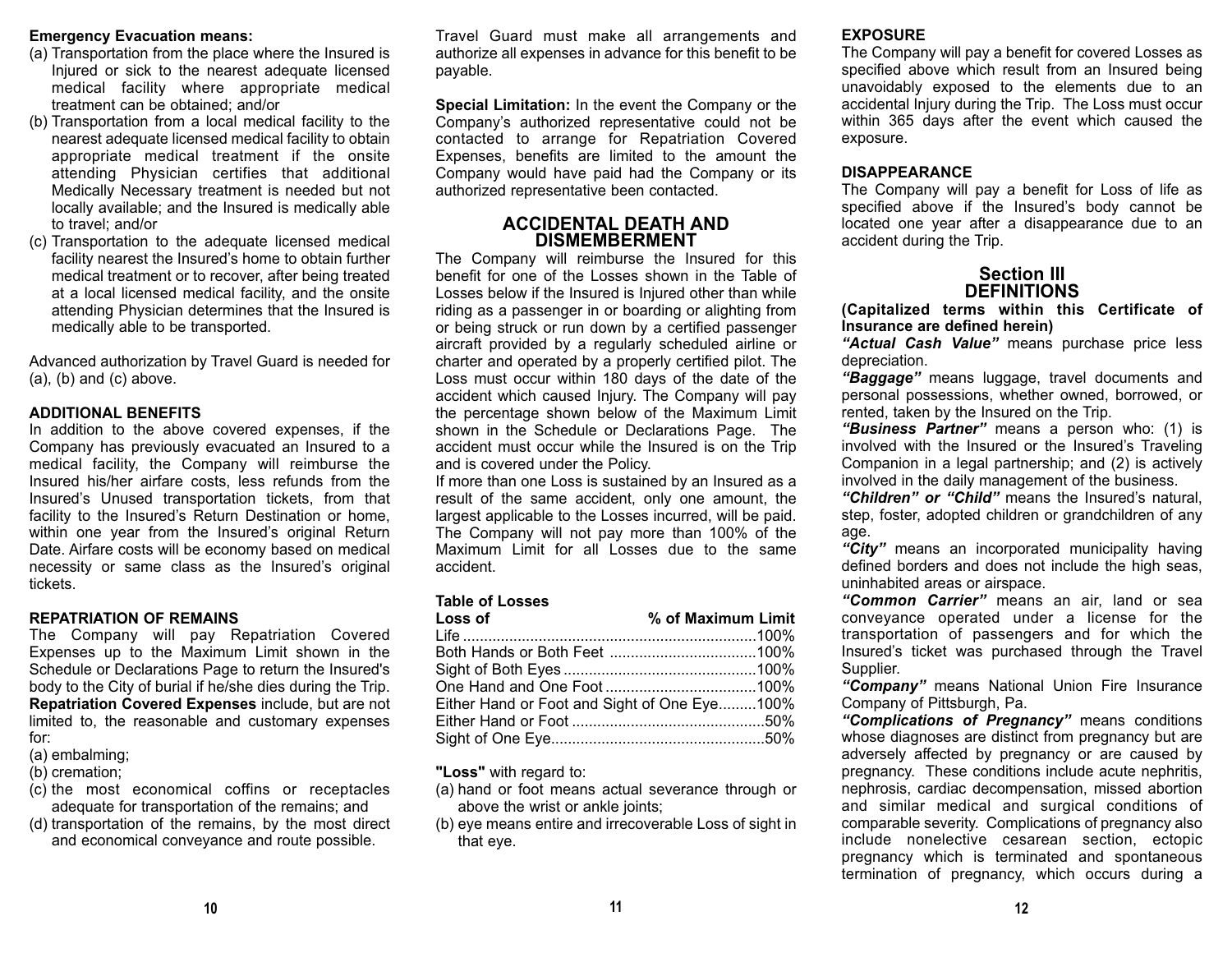period of gestation in which a viable birth is not possible.

Complications of Pregnancy do not include false labor, occasional spotting, Physician-prescribed rest during the period of pregnancy, morning sickness, hyperemesis gravidarum, preeclampsia and similar conditions associated with the management of a difficult pregnancy not constituting a nosologically distinct complication of pregnancy.

*"Cruise"* means a vacation on a cruise ship.

*"Declarations Page"* means the document showing the Insured's travel arrangements and insurance benefits.

*"Departure Date"* means the date on which the Insured is originally scheduled to leave on his/her Trip. This date is specified in the travel documents.

*"Destination"* means any place where the Insured expects to travel to on his/her Trip other than Return Destination as shown on the travel documents.

*"Domestic Partner"* means an opposite or a samesex partner who is at least 18 years of age and has met all of the following requirements for at least 6 months:

- (a) resides with the Insured, Family Member or Traveling Companion; and
- (b) shares financial assets and obligations with the Insured, Family Member or Traveling Companion.

The Company may require proof of the domestic partner relationship in the form of a signed and completed Affidavit of Domestic Partnership.

*"Eligible Person"* means a person who is a member of an eligible class of persons as described in the Description of Eligible Persons section of the Master Application.

*"Experimental or Investigative"* means treatments, devices or prescription medications which are recommended by a Physician, but are not considered by the medical community as a whole to be safe and effective for the condition for which the treatments, devices or prescription medications are being used. This includes any treatments, procedures, facilities, equipments, drugs, drug usage, devices, or supplies not recognized as accepted medical practice, and any of those items requiring federal or other governmental agency approval not received at the time services are rendered.

*"Family Member"* means the Insured's or Traveling Companion's spouse, civil union partner, Domestic Partner, Child, daughter-in-law, son-in-law, brother, sister, mother, father, grandparent, step-grandparent,

grandchild, step-grandchild, step-child, step-brother, step-sister, step-parent, parent-in-law, brother-in-law, sister-in-law, aunt, step-aunt, uncle, step-uncle, niece, nephew, legal guardian, foster Child, ward or legal ward.

*"Financial Default"* means the total cessation or partial suspension of operations due to insolvency, with or without the filing of a bankruptcy petition by a tour operator, cruise line or airline.

*"Forfeited"* means the Insured's financial Loss of any whole or prorated prepaid nonrefundable components of a Trip.

*"Hospital"* means a facility that:

- (a) is operated according to law for the care and treatment of sick or Injured people;
- (b) has organized facilities for diagnosis and surgery on its premises or in facilities available to it on a prearranged basis;
- (c) has 24 hour nursing service by registered nurses (R.N.'s); and
- (d) is supervised by one or more Physicians available at all times.

A hospital does not include:

- (a) a nursing, convalescent or geriatric unit of a hospital when a patient is confined mainly to receive nursing care;
- (b) a facility that is, other than incidentally, a clinic, a rest home, nursing home, convalescent home, home health care, or home for the aged; nor does it include any ward, room, wing, or other section of the hospital that is used for such purposes; or
- (c) any military or veterans hospital or soldiers home or any hospital contracted for or operated by any national government or government agency for the treatment of members or ex-members of the armedforces for which no charge is normally made.

*"Inaccessible"* means an Insured cannot reach his/her Destination by the original mode of transportation.

*"Inclement Weather"* means any severe weather condition which delays the scheduled arrival or departure of a Common Carrier or prevents the Insured from reaching his/her Destination when traveling by a rented or owned vehicle.

*"Injury/Injured"* means a bodily injury caused by an accident occurring while the Insured's coverage under the Policy is in force, and resulting directly and independently of all other causes of Loss covered by the Policy. The injury must be verified by a Physician.

*"Insured"* means an Eligible Person:

- (a) for whom any required enrollment form has been completed;
- (b) for whom any required plan cost has been paid.
- (c) for whom a Trip is scheduled; and
- (d) who is covered under the Policy.

*"Loss"* means Injury or damage sustained by the Insured as a consequence of one or more of the events against which the Company has undertaken to compensate the Insured.

*"Medically Necessary"* means that a treatment, service, or supply:

- (a) is essential for diagnosis, treatment, or care of the Injury or Sickness for which it is prescribed or performed;
- (b) meets generally accepted standards of medical practice;
- (c) is ordered by a Physician and performed under his or her care, supervision, or order; and
- (d) is not primarily for the convenience of the Insured, Physician, other providers, or any other person.

*"Mental, Nervous or Psychological Disorder"* means a mental or nervous health condition including, but not limited to: anxiety, depression, neurosis, phobia, psychosis; or any related physical manifestation.

*"Natural Disaster"* means a flood, hurricane, tornado, earthquake, volcanic eruption, fire, wildfire or blizzard that is due to natural causes.

*"Necessary Personal Effects"* means items such as clothing and toiletry items, which are included in the Insured's Baggage and are required for the Insured's Trip.

*"Normal Pregnancy or Childbirth"* means a pregnancy or childbirth that is free of complications or problems.

*"Physician"* means a licensed practitioner of medical, surgical, dental services, or the healing arts including accredited Christian Science Practitioner, acting within the scope of his/her license. The treating physician cannot be the Insured, a Traveling Companion, a Family Member, Business Partner or retained by the Policyholder.

*"Primary Residence"* means an Insured's fixed, permanent and main home for legal and tax purposes. *"Reasonable Additional Expenses"* means expenses for meals, taxi fares, essential telephone calls and lodging which are necessarily incurred as the result of a Trip Delay and which are not provided by the Common Carrier or any other party free of charge.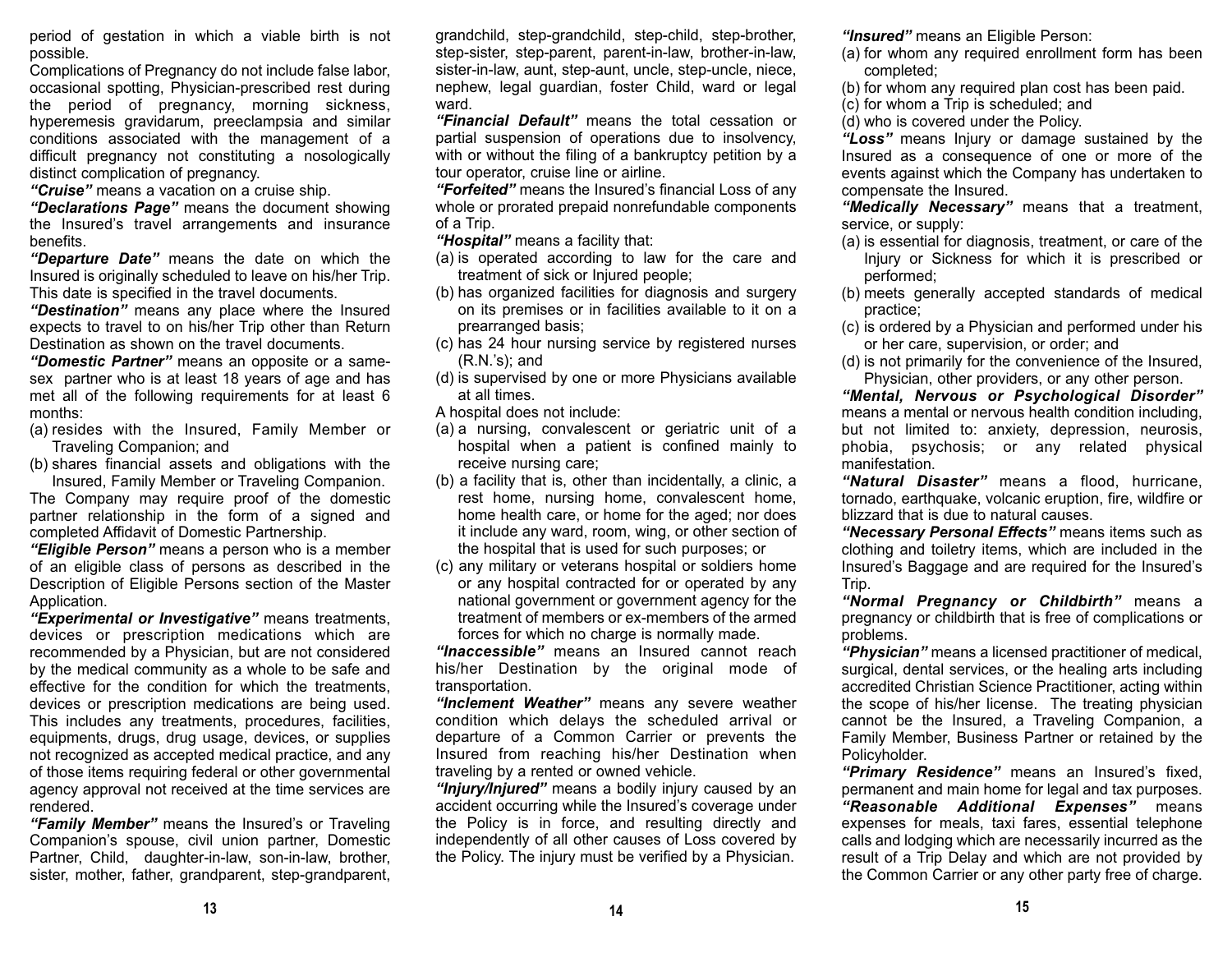*"Reasonable and Customary Charges"* means expenses which:

- (a) are charged for treatment, supplies, or medical services Medically Necessary to treat the Insured's condition;
- (b) do not exceed the usual level of charges for similar treatment, supplies or medical services in the locality where the expenses are incurred; and
- (c) do not include charges that would not have been made if no insurance existed. In no event will the Reasonable and Customary Charges exceed the actual amount charged.

*"Return Date"* means the date on which the Insured is scheduled to return to the point where the Trip started or to a different specified Return Destination. This date is specified in the travel documents.

*"Return Destination"* means the place to which the Insured expects to return from his/her Trip.

*"Schedule"* means the Schedule of Benefits which is shown at the beginning of the Certificate.

*"Sickness"* means an illness or disease diagnosed or treated by a Physician.

*"Strike"* means a stoppage of work which:

- (a) is announced, organized, and sanctioned by a labor union; and
- (b) interferes with the normal departure and arrival of a Common Carrier.

This includes work slowdowns and sickouts. TheInsured's Trip Cancellation coverage must be effective prior to when the strike is foreseeable. A strike is foreseeable on the date labor union members vote toapprove a strike.

*"Transportation"* means any land, sea or air conveyance required to transport the Insured during an Emergency Evacuation. Transportation includes, but is not limited to, air ambulances, land ambulances and private motor vehicles.

*"Travel Arranger"* means the travel agent/agency that is responsible for arranging the pre-paid travel arrangements for the Insured's Trip.

*"Travel Supplier"* means the tour operator, hotel, rental company, cruise line or airline that provides prepaid travel arrangements for the Insured's Trip.

*"Traveling Companion"* means a person or persons with whom the Insured has coordinated travel arrangements and intends to travel with during the Trip. A group or tour leader is not considered a traveling companion unless the Insured is sharing room accommodations with the group or tour leader.

*"Trip"* means a period of travel away from home to a Destination outside the Insured's City of residence; the purpose of the trip is business or pleasure and is not to obtain health care or treatment of any kind; the trip has defined Departure and Return Dates specified when the Insured applies; the trip does not exceed 180 days; and travel is primarily by Common Carrier and only incidentally by private conveyance.

*"Trip Cost"* means the dollar amount of Trip payments or deposits paid by the Insured prior the Insured's Trip Departure Date and shown on any required enrollment form which is subject to cancellation penalties or restrictions. Trip cost will also include the cost of any subsequent prepaid payments or deposits paid by the Insured for the same Trip, after enrollment for coverage under this plan provided the Insured amends the enrollment form to add suchsubsequent payments or deposits and pays any required additional plan cost prior to the Insured's Departure Date.

*"Unforeseen"* means not anticipated or expected and occurring after the effective date of coverage.

*"Uninhabitable"* means (1) the building structure itself is unstable and there is a risk of collapse in whole or in part; (2) there is exterior or structural damage allowing elemental intrusion, such as rain, wind, hail or flood; (3) immediate safety hazards have yet to be cleared, such as debris or downed electrical lines; (4) the rental property is without electricity, gas, sewer service or water; or (5) the Destination is Inaccessible. *"Unused"* means the Insured's financial Loss of any whole, partial or prorated prepaid nonrefundable components of a Trip that are not depleted or exhausted.

#### **Section IV EXCLUSIONS AND LIMITATIONSGENERAL EXCLUSIONS**

This plan does not cover any loss caused by or resulting from:

- (a) intentionally self-inflicted Injury, suicide, or attempted suicide of the Insured;
- (b) Normal Pregnancy or Childbirth, other than Unforeseen Complications of Pregnancy, (unless as specifically covered herein), or elective abortion of the Insured;
- (c) participation in professional athletic events, motor sport, or motor racing, including training or practice for the same;
- (d) mountaineering where ropes or guides are normally used. The ascent or descent of a mountain requiring the use of specialized equipment, including but not limited to pick-axes, anchors, bolts, crampons, carabineers, and lead or top-rope anchoring equipment;
- (e) war or act of war, whether declared or not, participation in a civil disorder, riot, or insurrection;
- (f) operating or learning to operate any aircraft, as student, pilot, or crew;
- (g) air travel on any air-supported device, other than a regularly scheduled airline or air charter company;
- (h) commission of or attempt to commit a felony by the Insured;
- (i) Mental, Nervous or Psychological Disorder;
- (j) if the Insured's tickets do not contain specific travel dates (open tickets);
- (k) being under the influence of drugs or narcotics, unless administered upon the advice of a Physician or intoxication above the legal limit;
- (l) any loss that occurs at a time when this coverage is not in effect;
- (m)traveling for the purpose of securing medical treatment;
- (n) any Trip taken outside the advice of a Physician;
- (o) PRE-EXISTING MEDICAL CONDITION EXCLUSION: The Company will not pay for any loss or expense incurred as the result of an Injury, Sickness or other condition excluding any condition from which death ensues of an Insured, Traveling Companion, Business Partner or Family Member which, within the 60 day period immediately preceding and including the Insured's coverage effective date: (a) first manifested itself, worsened, became acute or had symptoms which would have prompted a reasonable person to seek diagnosis, care or treatment; (b) for which care or treatment was given or recommended by a Physician; (c) required taking prescription drugs or medicines, unless the condition for which the drugs or medicines are taken remains controlled withoutany change in the required prescription drugs or medicines.

**The following exclusions also apply to Trip Cancellation and Trip Interruption:**

Unless otherwise provided by this plan benefits will not be provided for any loss resulting (in whole or in part) from: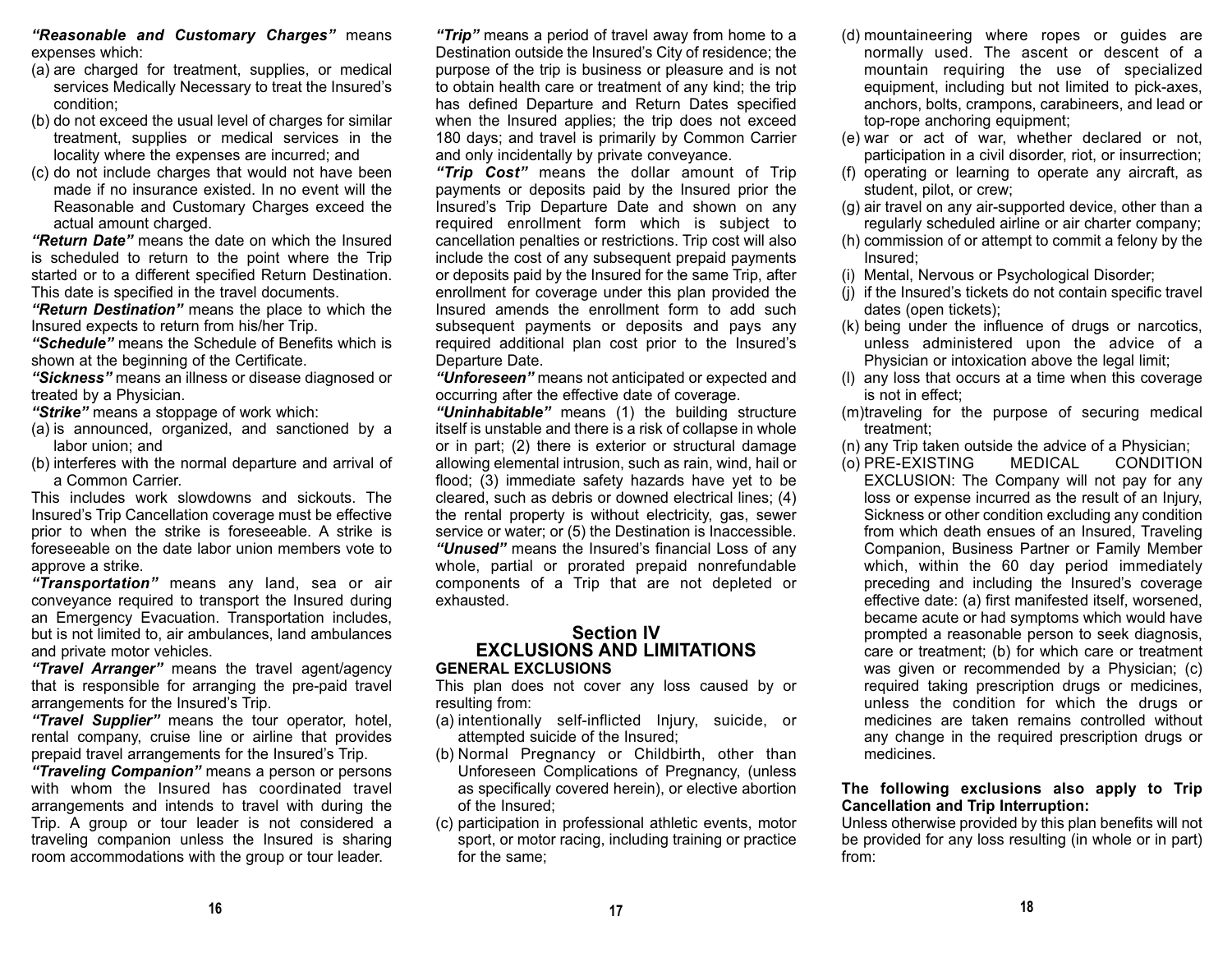- (a) travel arrangements canceled by an airline, cruise line, or tour operator, except as provided elsewhere in the plan;
- (b) changes in plans by the Insured, a Family Member or Traveling Companion for any reason;
- (c) financial circumstances of the Insured, a Family Member, or a Traveling Companion;
- (d) any business or contractual obligations of the Insured, a Family Member or Traveling Companion;
- (e) any government regulation or prohibition;
- (f) an event which occurs prior to the Insured's coverage effective date;
- (g) failure of any tour operator, Common Carrier, person or agency to provide the bargained-for travel arrangements or to refund money due the Insured; or
- (h) Financial Default.

## **The following exclusions also apply to Baggage/Personal Effects and Baggage Delay:**

Benefits will not be provided for any Loss, or damage

- to, caused by, or resulting in whole or in part from: (a) animals, rodents, insects or vermin;
- 
- (b) bicycles (except when checked with a Common Carrier);
- (c) motor vehicles, aircraft, boats, boat motors, ATV's and other conveyances;
- (d) artificial prosthetic devices, false teeth, any type of eyeglasses, sunglasses, contact lenses, or hearing aids;
- (e) keys, notes, securities, accounts, currency, deeds, food stamps, bills or other evidences of debt or tickets;
- (f) money, stamps, stocks and bonds, postal or money orders;
- (g) property shipped as freight, or shipped prior to the Departure Date;
- (h) contraband, illegal transportation or trade;
- (i) items seized by any government, government official or customs official;
- (j) defective materials or craftsmanship;
- (k) normal wear and tear; or
- (l) deterioration.

# **The following exclusions also apply to the Medical Expense Benefit:**

Unless otherwise provided by this plan Benefits will not be provided for the following:

- (a) routine physical examinations;
- (b) mental health care;
- (c) replacement of hearing aids, eye glasses, contact lenses and sunglasses;
- (d) routine dental care;
- (e) any service provided by the Insured, a Family Member, or Traveling Companion;
- (f) alcohol or substance abuse or treatment for the same;
- (g) Experimental or Investigative treatment or procedures;
- (h) care or treatment which is not Medically Necessary, except for related reconstructive surgery resulting from trauma, infection or disease;
- (i) coverage for Trips less than 100 miles from the Insured's Primary Residence.

**The following exclusion also applies to the Emergency Evacuation Benefit:**

(a) coverage for Trips less than 100 miles from the Insured's Primary Residence.

#### **The following exclusions also apply to Accidental Death and Dismemberment:**

Benefits will not be provided for the following:

- (a) loss caused by or resulting directly or indirectly from Sickness or disease of any kind;
- (b) stroke or cerebrovascular accident or event; cardiovascular accident or event; myocardial infarction or heart attack; coronary thrombosis; aneurysm.

# **Section VPAYMENT OF CLAIMS**

**Claim Procedures: Notice of Claim:** The Insuredmust call Travel Guard as soon as reasonably possible, and be prepared to describe the Loss, the name of the company that arranged the Trip (i.e., tour operator, cruise line, or charter operator) the Trip dates, purchase date and the amount that the Insured paid. Travel Guard will fill in the claim form and forward it to the Insured for his or her review and signature. The completed form should be returned to Travel Guard, PO Box 47, Stevens Point, WI 54481 (telephone 1.866.385.4839).

All accident, health, and life claims will be administered by AIG Claims Inc., in those states where it is licensed.

**Claim Procedures: Proof of Loss:** The claim formsmust be sent back to Travel Guard no more than 90days after a covered Loss occurs or ends, or as soon after that as is reasonably possible. All claims under the Policy must be submitted to Travel Guard no later than one year after the date of Loss or insured

occurrence or as soon as reasonably possible. If Travel Guard has not provided claim forms within 15 days after the notice of claim, other proofs of Loss should be sent to Travel Guard by the date claim forms would be due. The proof of Loss should include written proof of the occurrence, type and amount of Loss, the Insured's name, the participating organization name, and policy number. The Insured must return all unused, nonrefundable tickets.

**Payment of Claims: When Paid**: Claims will be paid as soon as Travel Guard receives complete proof of Loss and verification of age.

**Payment of Claims: To Whom Paid:** Benefits are payable to the Insured who applied for coverage and paid any required plan cost. Any benefits payable due to that Insured's death will be paid to the survivors of the first surviving class of those that follow:

- (a) the beneficiary named by that Insured and on file with Travel Guard
- (b) to his/her spouse, if living. If no living spouse, then
- (c) in equal shares to his/her living children. If there are none, then
- (d) in equal shares to his/her living parents. If there are none, then
- (e) in equal shares to his/her living brothers and sisters. If there are none, then
- (f) to the Insured's estate.

If a benefit is payable to a minor or other person who is incapable of giving a valid release, the Company may pay up to \$3,000 to a relative by blood or connection by marriage who has assumed care or custody of the minor or responsibility for the incompetent person's affairs. Any payment the Company makes in good faith fully discharges the Company to the extent of that payment.

Medical Expense and Emergency Evacuation benefits may be payable directly to the provider. However, the provider: (a) must comply with the statutory provision for direct payment; and (b) must not have been paid from any other sources.

**Medical Expense, Emergency Evacuation and Repatriation of Remains and Accidental Death & Dismemberment Proof of Loss:** The Insured must provide Travel Guard with: (a) all medical bills and reports for medical expenses claimed; and (b) a signed patient authorization to release medical information to Travel Guard.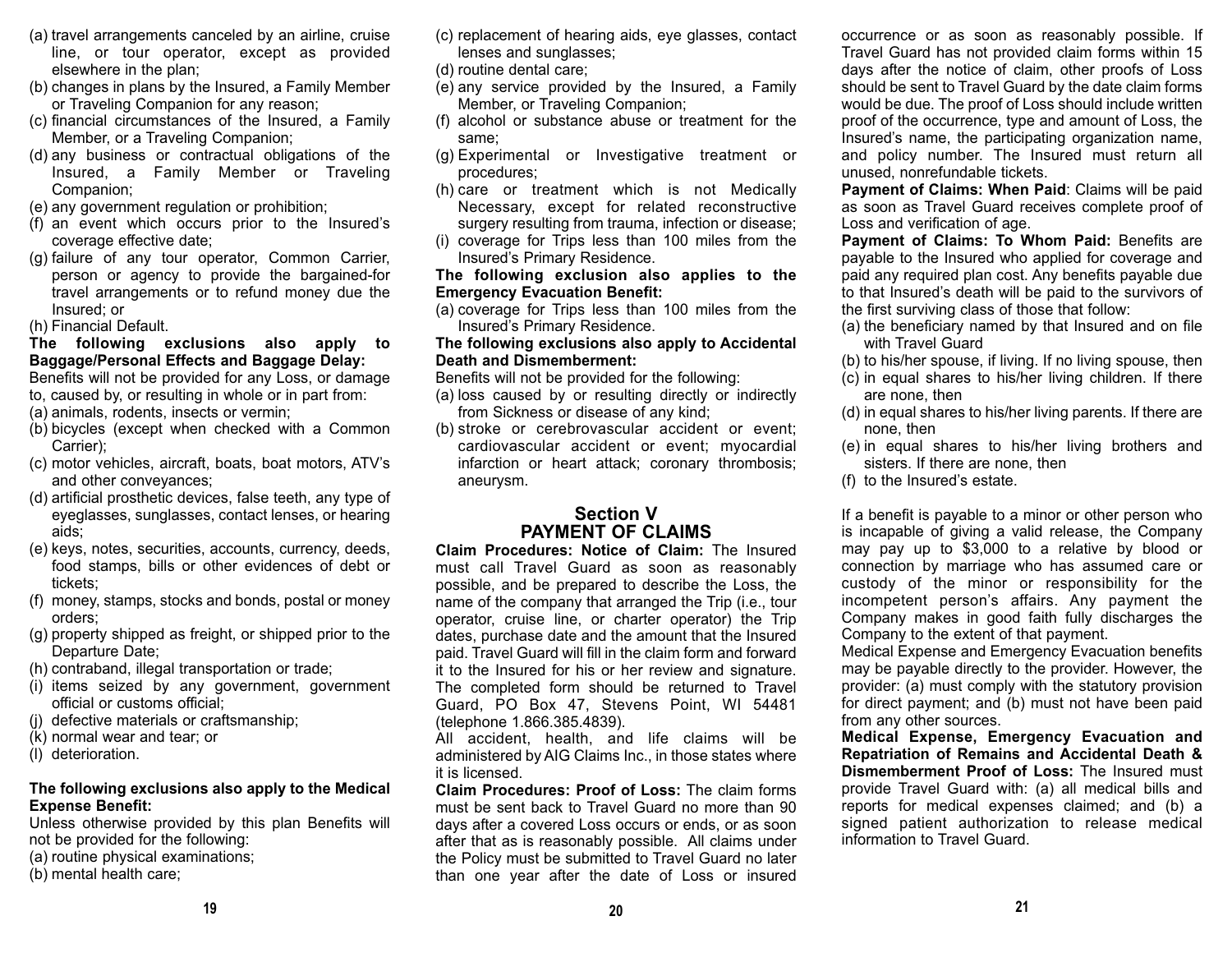**Trip Cancellation and Trip Interruption Proof of Loss:** The Insured must provide Travel Guard documentation of the cancellation or interruption and proof of the expenses incurred. The Insured must provide proof of payment for the Trip such as canceled check or credit card statements, proof of refunds received, copies of applicable tour operator or Common Carrier cancellation policies, and any other information reasonably required to prove the Loss. Claims involving Loss due to Sickness, Injury, or death require signed patient (or next of kin) authorization to release medical information and an attending Physician's statement. The Insured must provide Travel Guard with all unused air, rail, Cruise, or other tickets if he/she is claiming the value of those unused tickets.

**Trip Delay Proof of Loss:** The Insured must provide Travel Guard documentation of the delay from the airline, cruise line, etc., as to the reason for the delay and proof of the expenses incurred. The Insured must provide Travel Guard with all original receipts, copies of receipts, or a list of the expenses incurred that gives the amount paid, what the payment was for, and the date of the payment. Claims involving Loss due to Sickness, Injury, or death require signed patient (or next of kin) authorization to release medical information and an attending Physician's statement.

**Baggage and Personal Effects Proof of Loss:** The Insured Must: (a) report theft Losses to police or other local authorities as soon as possible; (b) take reasonable steps to protect his/her Baggage from further damage and make necessary and reasonable temporary repairs; (The Company will reimburse the Insured for those expenses. The Company will not pay for further damage if the Insured fails to protect his/her Baggage); (c) allow the Company to examine the damaged Baggage and/or the Company may require the damaged item to be sent in the event of payment; (d) send sworn proof of Loss as soon as possible from date of Loss, providing amount of Loss, date, time, and cause of Loss, and a complete list of damaged or lost items; and (e) in the event of theft or unauthorized use of the Insured's credit cards, the Insured must notify the credit card company immediately to prevent further unlawful activity.

**Baggage Delay Proof of Loss:** The Insured must provide documentation of the delay or misdirection of Baggage by the Common Carrier and receipts for the Necessary Personal Effects purchases.

**The following provisions apply to Baggage/Personal Effects and Baggage Delay: Notice of Loss.** If the Insured's property covered under the Policy is lost or damaged, the Insured must:

- (a) notify Travel Guard as soon as possible;
- (b) take immediate steps to protect, save and/or recover the covered property;
- (c) give immediate notice to the carrier or bailee who is or may be liable for the Loss or damage;
- (d) notify the police or other authority in the case of robbery or theft within 24 hours.

**Proof of Loss.** The Insured must furnish Travel Guardwith proof of Loss. Proof of Loss includes police or other local authority reports or documentation from the appropriate party responsible for the Loss. It must be filed within 90 days from the date of Loss. Failure to comply with these conditions shall not invalidate any claims under the Policy.

**Settlement of Loss.** Claims for damage and/or destruction shall be paid immediately after proof of the damage and/or destruction is presented to Travel Guard. Claims for lost property will be paid after the lapse of a reasonable time if the property has not been recovered. The Insured must present acceptable proof of Loss and the value.

**Valuation.** The Company will not pay more than the Actual Cash Value of the property at the time of Loss. At no time will payment exceed what it would cost to repair or replace the property with material of like kind and quality.

**Disagreement Over Size of Loss.** If there is a disagreement about the amount of the Loss, either the Insured or the Company can make a written demand for an appraisal. After the demand, the Insured and the Company each select their own competent appraiser. After examining the facts, each of the two appraisers will give an opinion on the amount of the Loss. If they do not agree, they will select an arbitrator. Any figure agreed to by 2 of the 3 (the appraisers and the arbitrator) will be binding. The appraiser selected by the Insured is paid by the Insured. The Company will pay the appraiser it chooses. The Insured will share with the Company the cost for the arbitrator and the appraisal process.

**Benefit to Bailee.** This insurance will in no way inure directly or indirectly to the benefit of any carrier or other bailee.

**The following provision applies to Trip Cancellation, Trip Interruption, Baggage/Personal Effects, and Accident Sickness Medical Expense: Subrogation -** To the extent the Company pays for a Loss suffered by an Insured, the Company will take over the rights and remedies the Insured had relating to the Loss. This is known as subrogation. The Insured must help the Company preserve its rights against those responsible for its Loss. This may involve signing any papers and taking any other steps the Company may reasonably require. If the Company takes over an Insured's rights, the Insured must sign an appropriate subrogation form supplied by the Company.

As a condition to receiving the applicable benefits listed above, as they pertain to this Subrogation provision, the Insured agrees, except as may be limited or prohibited by applicable law, to reimburse the Company for any such benefits paid to or on behalf of the Insured, if such benefits are recovered, in any form, from any Third Party or Coverage.

The Company will not pay or be responsible, without its written consent, for any fees or costs associated with the pursuit of a claim, cause of action or right by or on behalf of an Insured or such other person against any Third Party or Coverage.

**Coverage.** As used in this Subrogation section, means no fault motorist coverage, uninsured motorist coverage, underinsured motorist coverage, or any other fund or insurance policy (except coverage provided under the Policy to which this Certificate of Insurance is attached) and any fund or insurance policy providing the Policyholder with coverage for any claims, causes of action or rights the Insured may have against the Policyholder.

**Third Party.** As used in this Subrogation section, means any person, corporation or other entity (except the Insured, the Policyholder and the Company).

# **Section VIGENERAL PROVISIONS**

**Acts of Agents.** No agent or any person or entity has authority to accept service of the required proof of Loss or demand arbitration on the Company's behalf nor to alter, modify, or waive any of the provisions of the Policy.

**Company's Recovery Rights.** In the event of a payment under the Policy, the Company is entitled to all rights of recovery that the Insured, or the person to whom payment was made, has against another. The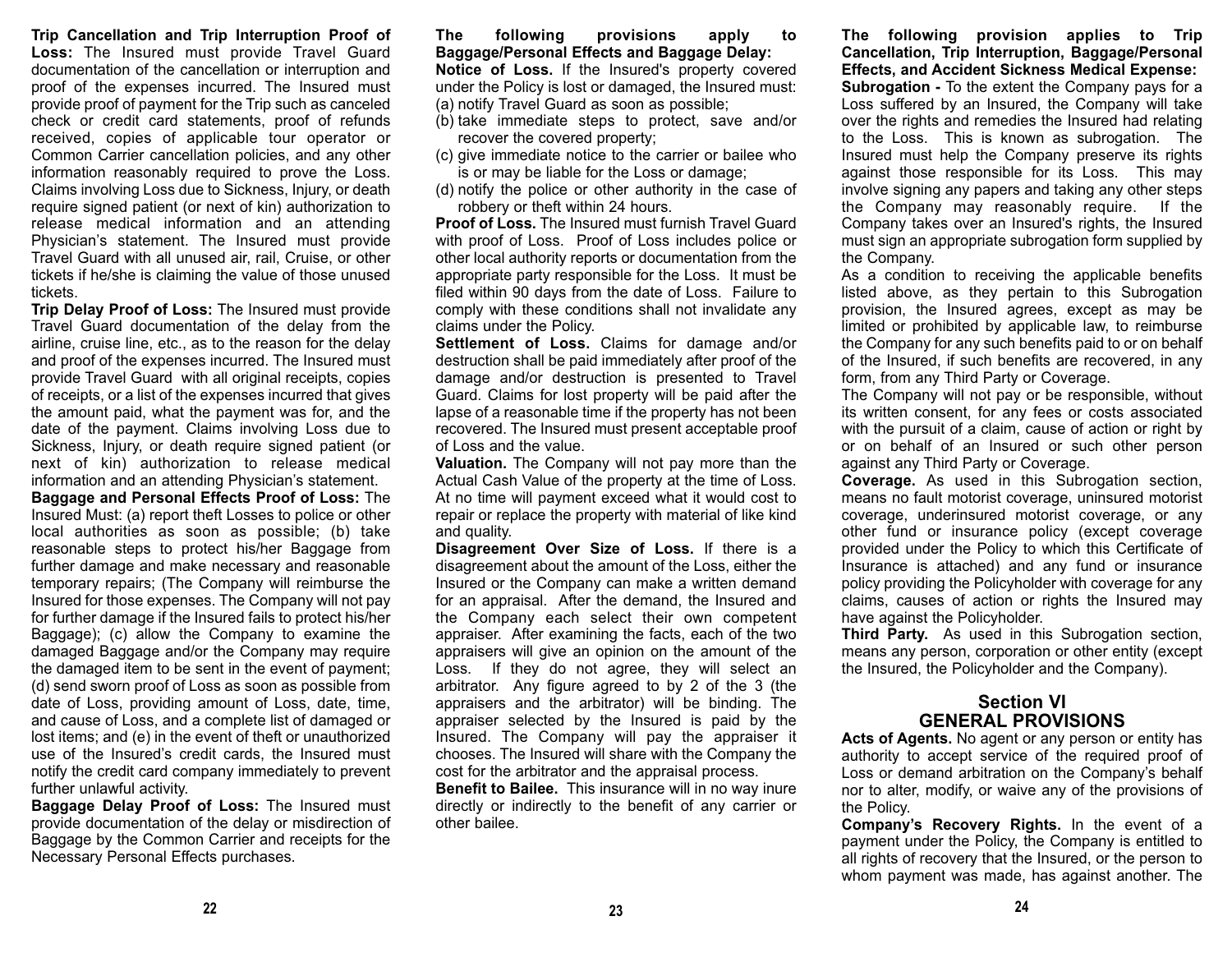Insured must sign and deliver to the Company any legal papers relating to that recovery, do whatever is necessary to help the Company exercise those rights, and do nothing after the loss to harm the Company's rights. When an Insured has been paid benefits under the Policy but also recovers from another policy, the amount recovered from the other policy shall be held in trust for the Company by the Insured and reimbursed to the Company the extent of the Company's payment.

**Physical Examination and Autopsy.** The Company at its own expense has the right and opportunity to examine the person of any Insured whose Loss is the basis of claim under the Policy when and as often as it may reasonably require during the pendency of the claim and to perform an autopsy in case of death where it is not forbidden by law.

**Beneficiary Designation and Change.** The Insured's beneficiaries are the persons designated by the Insured and on file with Travel Guard or thebeneficiaries as shown in the Payment of Claim: To Whom Paid provision.

An Insured over the age of majority and legally competent may change his or her beneficiary designation at any time, without the consent of the designated beneficiaries, unless an irrevocable designation has been made, by providing Travel Guard with a written request for change. When the request is received, whether the Insured is then living or not, the change of beneficiary will relate back to and take effect as of the date of execution of the written request, but without prejudice to the Company on account of any payment made by it prior to receipt of the request.

**Assignment.** An Insured may not assign any of his or her rights, privileges or benefits under the Policy.

**Misstatement of Age.** If premiums for the Insured are based on age and the Insured has misstated his or her age, there will be a fair adjustment of premiums based on his or her true age. If the benefits for which the Insured is insured are based on age and the Insured has misstated his or her age, there will be an adjustment of said benefit based on his or her true age. The Company may require satisfactory proof of age before paying any claim.

**Legal Actions.** No action at law or in equity may be brought to recover on the Policy prior to the expiration of 60 days after written proof of Loss has been furnished in accordance with the requirements of the Policy. No such action may be brought after the

expiration of 3 years after the time written proof of Loss is required to be furnished.

**Arbitration.** Notwithstanding anything in this coverage to the contrary, any claim arising out of or relating to this contract, or its breach, may be settled by arbitration, if mutually acceptable administered by the American Arbitration Association in accordance with its Commercial rules except to the extent provided otherwise in this clause. Judgment upon the award rendered in such arbitration may be entered in any court having jurisdiction thereof. All fees and expenses of the arbitration shall be borne by the parties equally. However, each party will bear the expense of its own counsel, experts, witnesses, and preparation and presentation of proofs. The arbitrators are precluded from awarding punitive, treble or exemplary damages, however so denominated. If more than one Insured is involved in the same dispute arising out of the same Policy and relating to the same Loss or claim, all such Insureds will constitute and act as one party for the purposes of the arbitration. Nothing in this clause will be construed to impair the rights of the Insureds to assert several, rather than joint, claims or defenses.

**Concealment or Fraud.** The Company does not provide coverage if the Insured has intentionally concealed or misrepresented any material fact or circumstance relating to the Policy or claim.

**Payment of Premium.** Coverage is not effective unless all premium due has been paid to Travel Guard prior to a date of Loss or insured occurrence.

**Termination of the Policy.** Termination of the Policy will not affect a claim for Loss if coverage was purchased while the Policy was in force.

**Transfer of Coverage.** Coverage under the Policy cannot be transferred by the Insured to anyone else.

## **STATE EXCEPTIONS**

 Pennsylvania residents, and if applicable to your Certificate:

#### **PAYMENT OF CLAIMS**

Claim Procedures: Proof of Loss is amended to add:Within 15 days of receipt of properly executed Proof of Loss, We will advise the claimant of the acceptance or denial of the claim. We will not deny a claim on the grounds of a specific policy provision, condition or exclusion unless reference to the provision, condition or exclusion is included in the denial. The denial willbe given to the claimant in writing and the claim file of the claimant will contain a copy of the denial.

## The following provision is added:

**PREJUDGMENT INTEREST:** If awarded, prejudgment interest will be paid outside the limits of the Policy, per Pennsylvania law.

#### **TRIP CANCELLATION/INTERRUPTIONUNFORESEEN EVENT- TERRORIST INCIDENTRIDER**

#### T30341NUFICUETI

This Rider is attached to and made part of your insurance plan. It is subject to all of the provisions, limitations and exclusions of the plan.

The following Unforeseen event is added to TRIP CANCELLATION AND INTERRUPTION:

• a Terrorist Incident in a City listed on the Insured's itinerary within 30 days of the Insured's scheduled arrival.

*"Terrorist Incident"* means an act of violence by any person acting on behalf of or in connection with any organization which is generally recognized as having the intent to overthrow or influence the control of any government, that is deemed terrorism by the United States Government other than civil disorder or riot, that is not an act of war, declared or undeclared, and that results in loss of life or major damage to property.

## **PRE-EXISTING MEDICAL CONDITION EXCLUSION WAIVER**

#### T30341NUFICPXW24

(when coverage is purchased within 24 hours of Initial Trip Payment)

This Rider is attached to and made part of your insurance plan. It is subject to all of the provisions, limitations and exclusions of the plan. Coverage will be effective at 12:01 a.m. Standard Time on the datefollowing payment to the Company of any required plan cost. Coverage ends on the earliest of: (a) the date the Trip is completed; (b) the scheduled Return Date; (c) the Insured's arrival at the Return Destination on a round Trip, or the Destination on a one-way Trip.

#### **PRE-EXISTING MEDICAL CONDITION EXCLUSIONWAIVER**

The Company will waive the pre-existing medical condition exclusion if the following conditions are met: (1) This plan is purchased within 24 hours of Initial Trip Payment;